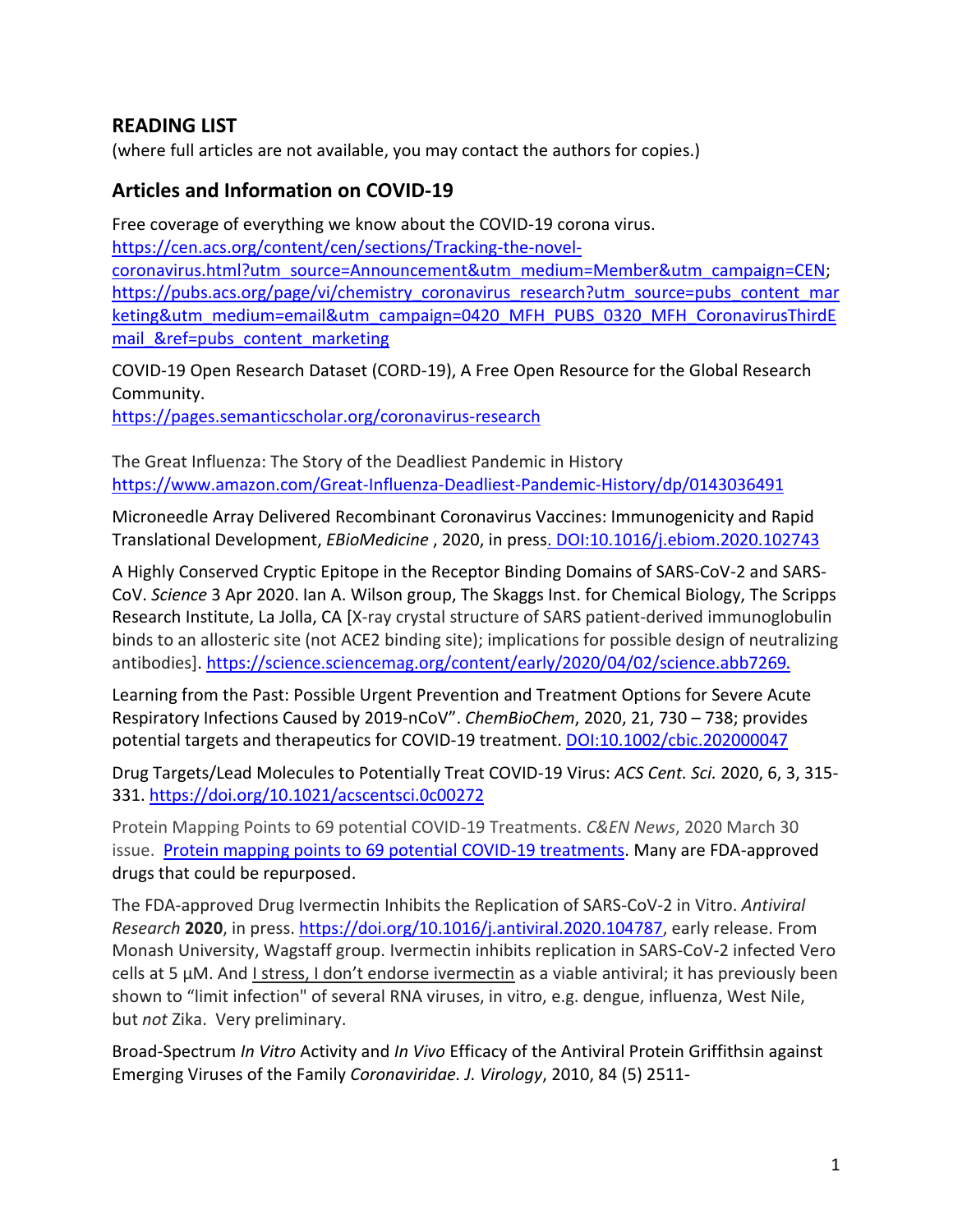2521; **DOI:** 10.1128/JVI.02322-09; [https://jvi.asm.org/content/84/5/2511.](https://jvi.asm.org/content/84/5/2511) The lead author is Barry O'Keefe, current ASP President.

Cryo-EM structure of the 2019-nCoV Spike in the Prefusion Conformation *Science,* 2020, 367, Issue 6483, 1260-1263. First cryo-EM of the spike protein S of 2019-nCov (now SARS-Cv-2), with and without its 'gateway' receptor into human cells, ACE2. <https://science.sciencemag.org/content/367/6483/1260>

Breadth of Concomitant Immune Responses prior to Patient Recovery: a Case Report of Nonsevere COVID-19. *Nature Medicine* letter: a day-by-day immunological response from a patient diagnosed with covid-19 from 3 days before admission (*t*= -3) of infection, to admission (*t* = 0) to post-recovery (*t* = 20)[. https://www.nature.com/articles/s41591-020-0819-2](https://www.nature.com/articles/s41591-020-0819-2)

Are Patients with Hypertension and Diabetes Mellitus at Increased Risk for COVID- 19 Infection? *Lancet* letter: concerns about vulnerability to COVID-19 of patients w/upregulated ACE2 (e.g., treatment with bp-lowering drugs that are ACE inhibitors) [DOI:10.1016/S2213-2600\(20\)30116-8](https://doi.org/10.1016/S2213-2600(20)30116-8)

**Natural Products Drug Discovery.** The names are given of key authors or ASP Fellows who are corresponding or co-authors for relevant articles.

- 1 **March 2020 special issue of JNP in honor of Jon Clardy.** The following link provides access to abstracts of all the articles, many of which are authored by ASP members. [https://pubs.acs.org/toc/jnprdf/83/3;](https://pubs.acs.org/toc/jnprdf/83/3) note two short reviews by colleagues who have worked w/Jon: [DOI:10.1021/acs.jnatprod.9b01237](https://doi.org/10.1021/acs.jnatprod.9b01237) and [DOI:10.1021/acs.jnatprod.9b01086](https://doi.org/10.1021/acs.jnatprod.9b01086)
- 2 Natural Products as Sources of New, Drugs over the Nearly Four Decades from 01/1981 to 09/2019. *J. Nat. Prod.* 2020, 83, 770; [DOI:10.1021/acs.jnatprod.9b01285](https://doi.org/10.1021/acs.jnatprod.9b01285) [Newman&Cragg].
- 3 Retrospective Analysis of Natural Products Provides Insights for Future Discovery Trends. *PNAS,* 2017, 114, 5601-5606; perspective on where we are, as a field, in NP discovery, in terms of numbers and structural novelty[.DOI:10.1073/pnas.1614680114](https://doi.org/10.1073/pnas.1614680114) [Gerwick]
- 4 Strategies for Optimization of Natural Leads to Anticancer Drugs or Drug Candidates, *Med. Res. Rev.*, **1**, 32-91 (2016). [DOI:10.1002/med.21377](https://doi.org/10.1002/med.21377) [Lead Author: Lee]
- 5 Natural Product Drug Discovery in the Genomic Era: Realities, Conjectures, Misconceptions, and Opportunities. *J. Ind. Microbiol. Biotechnol*., 2019, 46, 281-299. [DOI:10.1007/s10295-](https://doi.org/10.1007/s10295-018-2115-4) [018-2115-4](https://doi.org/10.1007/s10295-018-2115-4) [Lead Author: Baltz].
- 6 Computational Approaches to Natural Product Discovery. *Nat. Chem. Biol*., 2015, 11, 639- 648. [DOI:10.1038/nchembio.1884.](https://doi.org/10.1038/nchembio.1884) [Lead Author: Fischbach].
- 7 Discovery of Microbial Natural Products by Activation of Silent Biosynthetic Gene Clusters. *Nature Rev. Microbiol*., 2015,13, 509-23. [DOI:10.1038/nrmicro3496.](https://doi.org/10.1038/nrmicro3496)[Lead Author: Challis]
- 8 Reinvigorating Natural Product Combinatorial Biosynthesis with Synthetic Biology. *Nat. Chem. Biol.*, 2015, 11, 649–659. [DOI:10.1038/nchembio.1893](https://doi.org/10.1038/nchembio.1893) [Moore]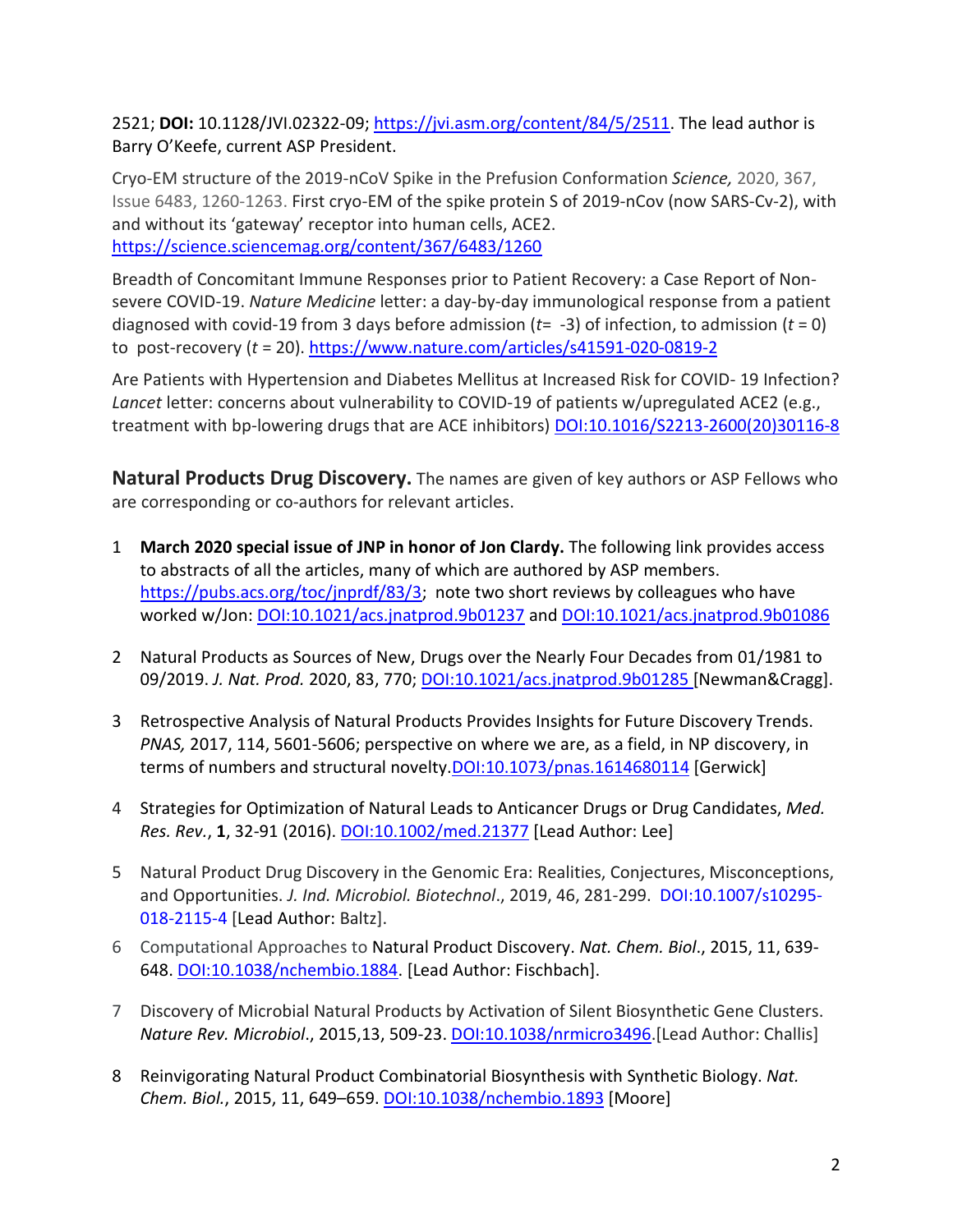- 9 Genetic Platforms for Heterologous Expression of Microbial Natural Products*. Nat. [Prod.](https://www.ncbi.nlm.nih.gov/pubmed/31197291) [Rep.](https://www.ncbi.nlm.nih.gov/pubmed/31197291)*, 2019, 36, 1313-1332. DOI: [10.1039/c9np00025a](https://doi.org/10.1039/c9np00025a) [Moore]
- 10 Antibiotics. Natural Products Essential to Human Health. *Med. Res. Rev*., 2009, 29, 821-842. [DOI:10.1002/med.20154](https://doi.org/10.1002/med.20154) Abstract. A review covering >50 years of antibiotic research by Dr. Demain, a renowned microbiologist, now retired. PDF available from Cragg. More may be found at: [https://onlinelibrary.wiley.com/action/doSearch?ContribAuthorStored=Demain%2C+Arnold](https://onlinelibrary.wiley.com/action/doSearch?ContribAuthorStored=Demain%2C+Arnold+L) [+L](https://onlinelibrary.wiley.com/action/doSearch?ContribAuthorStored=Demain%2C+Arnold+L) Sadly, Dr. Demain passed away on April 3<sup>rd</sup> after a brief illness caused by COVID-19.
- 11 Microbial Metabolites: 45 years of Wandering, Wondering and "Discovering". *Tetrahedron*. 2011, **67** (35): 6420–6459 DOI:[10.1016/j.tet.2011.03.117.](https://doi.org/10.1016%2Fj.tet.2011.03.117)Abstract. A review by Dr. Omura, who shared the Nobel Prize in Physiology or Medicine in 2015 with Drs. Tu and Campbell. [\(www.nobelprize.org/prizes/medicine/2015/omura/lecture/\)](http://www.nobelprize.org/prizes/medicine/2015/omura/lecture/). He is an ASP Fellow and recipient of the ASP Norman R. Farnsworth Research Achievement Award in 2013. Further details on Dr. Omura's many achievements and publications may be found at [http://www.satoshi-omura.info/.](http://www.satoshi-omura.info/)
- 12 Omura Publications: 2015-current [www.satoshi-omura.info/publications/2015.html.](http://www.satoshi-omura.info/publications/2015.html) Dr. Omura has published 86 cutting edge papers on antibiotics since 2015, incl #13 below.
- 13 Lactacystin: first-in-class proteasome inhibitor still excelling and an exemplar for future antibiotic research. *J. Antibiot*., 2019, **72**, 189 [DOI:10.1038/s41429-019-0141-8](https://doi.org/10.1038/s41429-019-0141-8) [Ōmura]
- 14 The "Utility" of Highly Toxic Marine-Sourced Compounds. *Mar. Drugs* 2019, 17, 324. [www.mdpi.com/1660-3397/17/6/324/htm.](http://www.mdpi.com/1660-3397/17/6/324/htm) A review of the use of toxic marine-sourced compounds as warheads for the preparation of clinically active antibody drug conjugates (ADCs). [Newman]
- 15 Recent Discovery of Plant-derived Anti-diabetic Natural Products, *Nat. Prod Rep*., 2012, 29, 580-606. [DOI:10.1039/C2NP00074A.](https://doi.org/10.1039/C2NP00074A) [Lee]
- 16 Highly Sweet Compounds of Plant Origin: from Ethnobotanical Observations to Wide Utilization. *J. Ethnopharmacol* 2019, 243, 112056. DOI: [10.1016/j.jep.2019.112056](https://doi.org/10.1016/j.jep.2019.112056) [Kinghorn, with Soejarto]
- 17 Improving Natural Product Research Translation: from Source to Clinical Trial; *FASEB Journal* 34, 41-64 (**2020**). [dx.doi.org/10.1096/fj.201902143R](https://dx.doi.org/10.1096/fj.201902143R) [Pauli]
- 18 Scientific and Regulatory Approach to Botanical Drug Development: A U.S. FDA Perspective. *J. Nat. Prod.* 2020, 83, 552-562. [DOI:10.1021/acs.jnatprod.9b00949](https://doi.org/10.1021/acs.jnatprod.9b00949)
- 19 Sixty Challenges A 2030 Perspective on Natural Products and Medicines Security. *Nat. Prod. Commun*., **12**, 1371-1379 (2017). [DOI:10.1177/1934578X1701200849](https://doi.org/10.1177%2F1934578X1701200849) [Cordell]